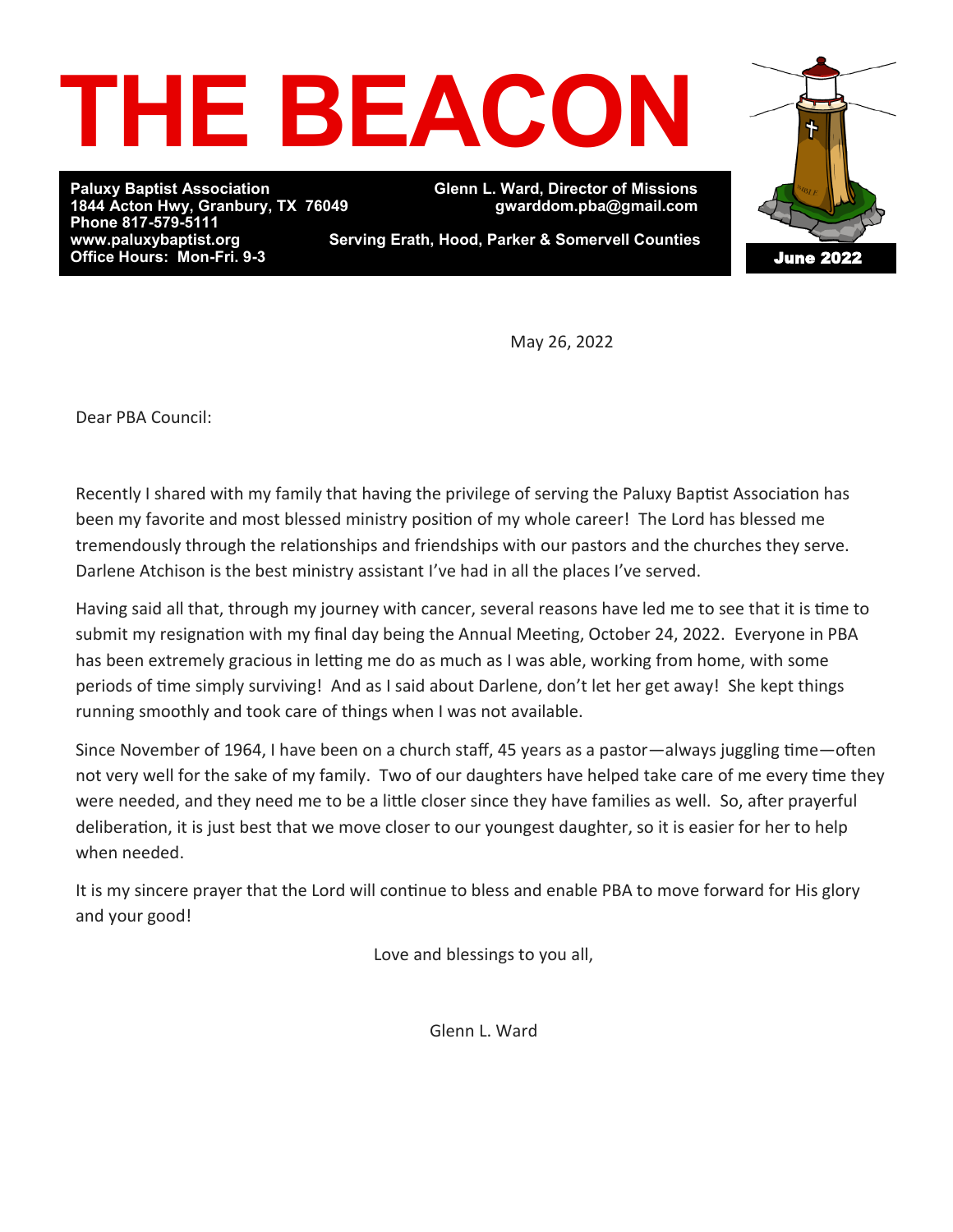# *EVENTS —*

**SAVE THE DATE— JULY 29-30 BI-VOCATIONAL PASTORS RETREAT,** held at Lakeside Baptist Church.

## *UPCOMING VBS —*

- June 6-10 Fairview Baptist, 9am-Noon
- June 6-10 Rainbow Baptist, Meal 5:30pm; VBS 6-8:30pm.
- June 20-24 Paluxy Baptist, 6pm
- June 20-24 Southside Baptist, 6:30-8:30pm
- June 27-July 1 Lakeside Baptist, 9am-Noon
- July 10-13 FB Granbury, 6-8pm, K-5th grade





### *Save The Date — MAY 6, 2023*  **LATHAM SPRINGS CAMP & RETREAT CENTER**

Featured Speaker—David Hardage, Executive Director of BGCT Featured Guest—Dennis Swanberg

# *HELP NEEDED —*

**ALLISON—Pastor** 

**BRAZOS RIVER - Pastor** Ph. 817-776-4770

**HAPPY TRAILS COWBOY Church—Bi-Vocational Youth Leader.** Ph. 254-897-1217

**WAPLES Baptist Church—**Immediate opening for a Part-Time **Nursery Worker**. \$15.00/hr., 3 hours per week on Sunday mornings. Upon conditional job offer, candidates are required to submit to a background check and child safety training. Please direct inquiries to waplesbaptistchurch@gmail.com or (817) 579- 0509.

#### **TOLAR Baptist—Lead Nursery Worker**

Sunday mornings, Wed. nights and open to work as needed**.** Must be experienced working with children ages 0-4 yrs old and pass background check.. Phone 682-500-0475.

#### **SOUTHSIDE Baptist Church—IT-Media Director.**

Part - Time (12 Hours per week)

Duties: Worship Sound, Streaming, PowerPoint, On Screen Lyrics, and Website Administration. Experience: Excellent Computer Skills, Website Design, Sound Board, PowerPoint and Pro Presenter. Qualifications: Committed Christian, Creative, High Energy, (college degree preferred but not required), Teachable, Team Player, and Good Social Skills.

Stage One: Send Resume to Southside Baptist church (910 Paluxy Rd. Granbury Tx 76048) Stage Two: The In Person Interviews Are Saturdays -Tuesdays if the Candidate Meets Minimum Qualifi cations.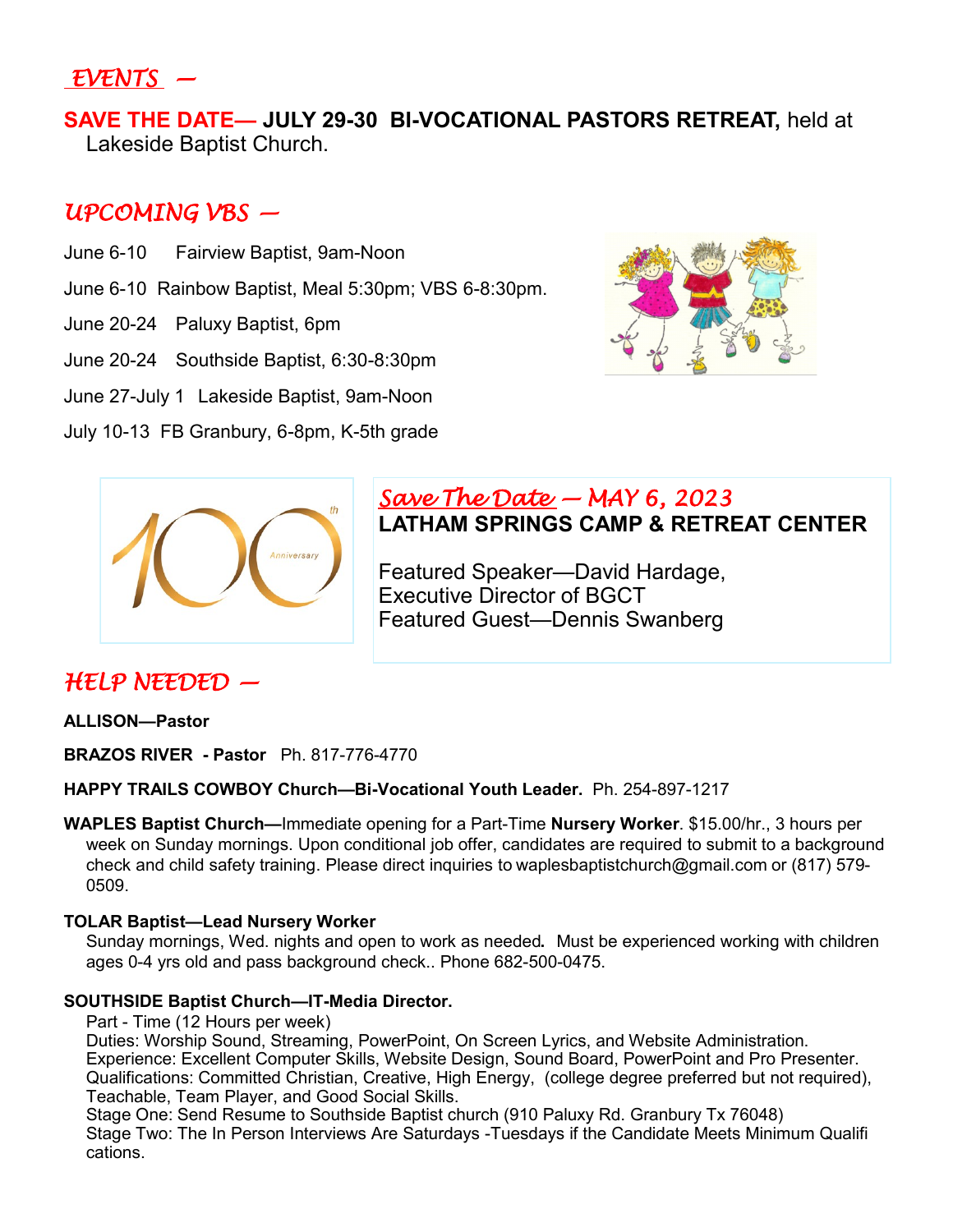## *MISSIONARY PARENTS—*

The Mission leadership team at Lakeside Baptist Church wants to help connect Missionary Parents across our association and area with other Missionary Parents. This group will provide an opportunity to share with other parents their unique role as an "M" parent, whether their children serve here in the US or around the world through various organizations. We pray this fellowship group will provide encouragement, support, and prayer for one another.

If you know of missionary parents who might be interested in connecting with other "M" parents, please provide the parent's contact information to either: Gaye Hay at gaye.hay.0401@gmail.com OR Lakeside mission office at Gomissions@lakesidebc.org

Thanks in advance!

*PRAYER ON THE SQUARE —* Volunteer online at Lake Granbury Ministerial Alliance website

May 28, July 2, September 3 10:00am-3:00pm Teams of two for one hour or more. Do not have to be from same church. Pray for churches, Hood Co., Texas, America, with those wanting prayer, share Jesus, provide free cold water.

# *June Birthdays —*

- 3 Don Anderson—FB Granbury
- 4 Vicki York (Larry)—Cottonwood
- 5 Shane Greer—Tolar
- 9 Stephanie Anderson (Bryan)—Glen Rose
- 13 Katherine McClure (David)—Acton
- 16 Claudia Guia (Angel)—Cristo Roca Viva
- 17 Cindy Rodden—FBC Glen Rose
- 21 David McClure—Acton
- 24 Raul Sandoval—Vino Nuevo
- 25 Juan Campos—Primera Iglesia
- 26 Sherman Aten—Acton
- 27 Mark Roath—Acton
- 30 Audrey Phillips (Joe)—Rainbow

# *Anniversaries —*

- 10 Dan & Kelly Jones—Triple Cross
- 13 Bryan & Stephanie Anderson-Glen Rose
- 24 Dale & Debbie Moore—Mambrino
- 25 Jeff & Kristi Bise—Paluxy Baptist



# *To send a card to Bro. Glenn***—**

Glenn Ward 3201 Midway Ct. Granbury TX 76049

## *Prayer Corner —*

Bro. Glenn's chemo treatments Upcoming PBA Bi-Vocational Pastors Retreat PBA Churches looking for Pastors & Workers Our Country to turn back to God Those going on Mission Trips Believers to have courage to reach the lost Non-believers to realize they need Jesus Christ Uvalde victims' families & community God to send the right person to fill PBA DOM position